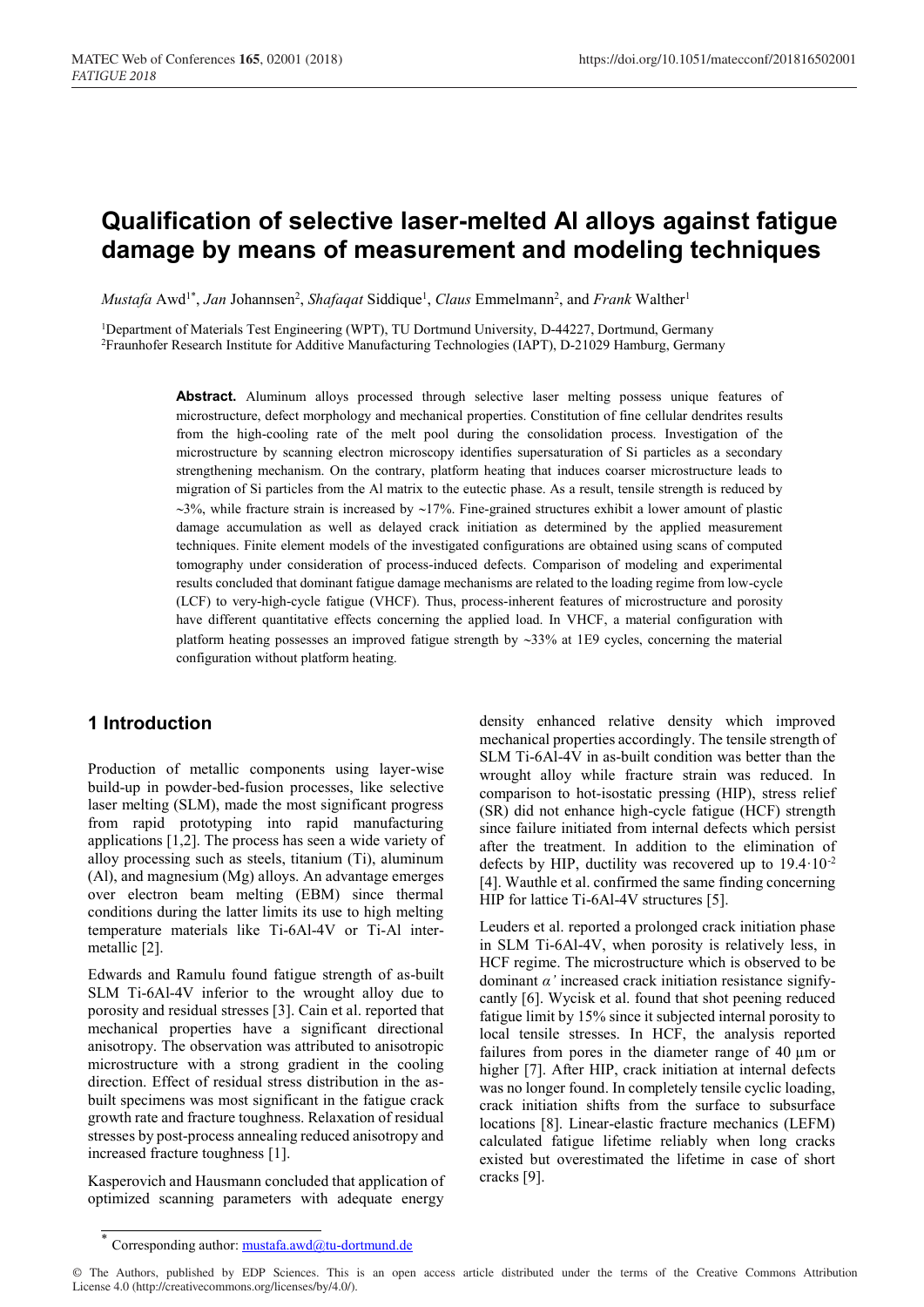Brandl et al. attempted improving fatigue strength of AlSi10Mg using platform heating (PH) in the SLM process. The as-built microstructure consisted of an Al matrix where a Si network of equiaxed cells is embedded. In this study, PH did not increase fatigue strength until a peak hardening treatment is applied after processing [2]. Siddique et al. introduced micro-computed tomography  $(\mu$ -CT) in combination with finite-element modeling (FEM) as means to pre-calculate fatigue lifetime for SLM AlSi12 alloy specimens. The analysis introduced stressconcentration factors for pores as a function of diameter and proximity to the surface. Given this, HIP of AlSi12 was assumed to enhance fatigue strength, but due to microstructure alteration and Si agglomeration, fatigue strength was significantly reduced [10]. Nevertheless, the fatigue strength of SLM AlSi12 in as-built condition was superior to cast alloy. Application of PH reduced mean fatigue strength as well as standard deviation. Since crack initiation from internal porosity was observed, reduction of porosity by PH increased fatigue strength reliability  $[11]$ .

Siddique et al. improvised a stochastic approach for fatigue lifetime calculation based on fracture mechanics and the weakest-link theory. The lifetime calculation was found reasonable in low-cycle fatigue (LCF), but not in HCF. The study found that stress-concentration factors induced by surface roughness are much higher than stresses induced by internal porosity. The first reduced fatigue lifetime by one order of magnitude [12]. Hybrid Al structures with reasonable fatigue strength were possible within a hybrid manufacturing framework. After SR the resulting lifetime was better than that of pure SLM structures. The interface between SLM deposition and wrought alloy suffered from microstructure nonhomogeneity as well as significant residual stresses [13]. Production of components from high-strength Al-Sc alloys by SLM was reported with a tensile strength of ~500 MPa. Considering fatigue, the strength was significantly reduced by the existence of significant internal porosity [14]. The latest conclusion envisages that if proper process window is developed, high-strength Al components for dynamic applications in the aerospace industry by SLM are feasible.

In this study, a novel plot-based Weibull model is presented for fatigue lifetime calculation of Al alloys. The model relies on real-time measurement and modeling techniques for dynamic loading qualification of SLM Al alloys. For two alloys, AlSi10Mg and AlSi12, the combined techniques are applied to conclude about processing and post-processing procedures during SLM process. The model is assessed by experimental fatigue data.

## **2 Materials and methods**

#### **2.1 Experimental testing**

The specimens employed in this study were manufactured at Fraunhofer IAPT using SLM 250 HL. The maximum

laser power of the system is 400 W based on a fiber laser source. Maximum volume capacity inside the building chamber is  $250 \times 250 \times 280$  mm<sup>3</sup> in 3D space. An inert atmosphere of argon gas was applied for shielding the melt tracks during build-up which was flowing from the left of the chamber to the right. The function of the shielding gas is to ensure purity of melt pools to prevent the formation of inclusions [11]. The scanning method is designed such that porosity and residual stresses are kept to a minimum. The factorial study is presented in Table 1. The experimental design aims at investigating the effect of platform heating (PH) at 200 °C on microstructure and eventually fatigue properties by a joint study of experimental testing and modeling procedure for two common compositions of cast Al alloys, AlSi10Mg and AlSi12 respectively.

**Table 1.** Experimental design.

| <b>Batch</b> |          | R        |        |                    |
|--------------|----------|----------|--------|--------------------|
| Alloy        | AlSi10Mg | AlSi10Mg | AlSi12 | AlSi <sub>12</sub> |
| <b>SR</b>    | no       | no       | yes    | yes                |
| PН           | no       | ves      | no     | ves                |

The as-built specimens of batches A and B were scanned in a µ-CT facility with the experimental setup being explained in detail in [14]. Similar results for batches C and D are presented in [12]. The relative densities for batches A and B were 99.96% and 99.94%, respectively. The effect of PH on reducing the number of pores was consistent with [12], but the relative density of the PH batch was less which disagrees with the previous observation regarding batches C and D. The volumetric defect distributions of batches A and B are presented in Fig. 1. It is observable that batch A developed defects of bigger volume than batch B while in the latter the smaller diameter porosity  $(< 120 \mu m$ ) was more.



**Fig. 1.** Volumetric defect distribution from µ-CT of batches A and B.

The relationship between stress developed by porosity and their size was described in detail in [10]. The latter identified pore diameter and location as the most influential factors. The statement renders relative density of such minor difference irrelevant in comparison to the pore distribution within the volume as well as the existence of large critical pores. One more issue that interacts with this factor is the reduction of residual stresses through PH. The latter was also proved to induce microstructure coarsening [11]. The interaction between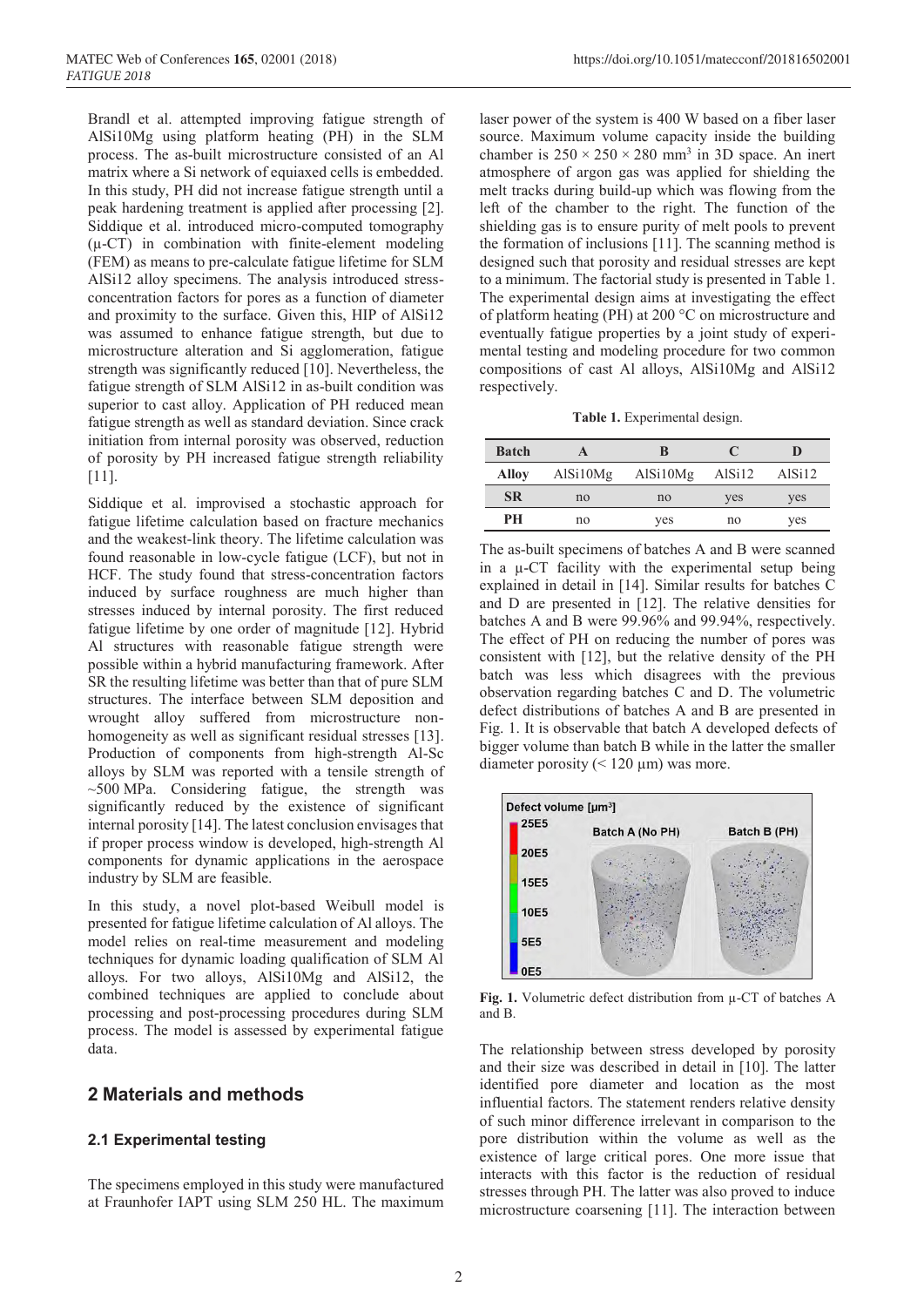remnant porosity, residual stresses as well as microstructure resulting from PH is revealed in the mechanical quasi-static and cyclic experiments.

In-situ tensile testing in  $\mu$ -CT was applied, in this study, to be compared with standard ex-situ tensile test for batch D. The aim was to separate porosity and microstructure related mechanisms and the identification of relaxation behavior and crazing effects during plastic deformation. The design of the in-situ experiment inside µ-CT can be envisaged in Fig. 2.



**Fig. 2.** Design of in-situ µ-CT tensile experiment: (a) mounted in-situ module; (b) specimen geometry.

Quasi-static tensile experiments were carried out on Instron 3369 with a 50 kN load cell using an extensometer with a gauge length of 10 mm. The specimen geometry is shown in Fig. 3a while stroke rate was fixed at 1 mm/min. The same specimen was used in fatigue experiments at Instron 8872 with 10 kN load cell. The experimental setup of fatigue tests is shown in Fig. 3b. Tensile testing was applied for bridging the relationship between microstructure, defects on one side and fatigue strength on the other through FEM and statistical modeling.



**Fig. 3.** Design of mechanical testing experiments: (a) specimen geometry; (b) test setup.

#### **2.2 Modeling and simulation**

Deformation behavior under quasi-static conditions was simulated in this study in Abaqus 6.14. The material law was the true stress-strain curve obtained in a tensile test. The deformation curves of batches A and B are shown in Fig. 4. It can be seen that batch B has higher values of Young's modulus, yield strength, ultimate tensile strength and fracture strain. The result agrees with [11] for fracture strain but disagrees with it in ultimate tensile strength. The cited work suggested that microstructure coarsening by PH increased ductility but reduced tensile strength.



**Fig. 4.** Flow behavior under quasi-static conditions of batches A and B.

Deformation simulations in Abaqus 6.14 were carried out using the built-in material laws for isotropic and kinematic hardening. A comparison between both material laws as well as the experimental flow curve for batches A and B can be found in Fig. 5a and Fig. 5b, respectively.



**Fig. 5.** Comparison between flow curves of the experimental test against simulated conditions under isotropic and kinematic hardening considerations for batches: (a) A (No PH); (b) B (PH).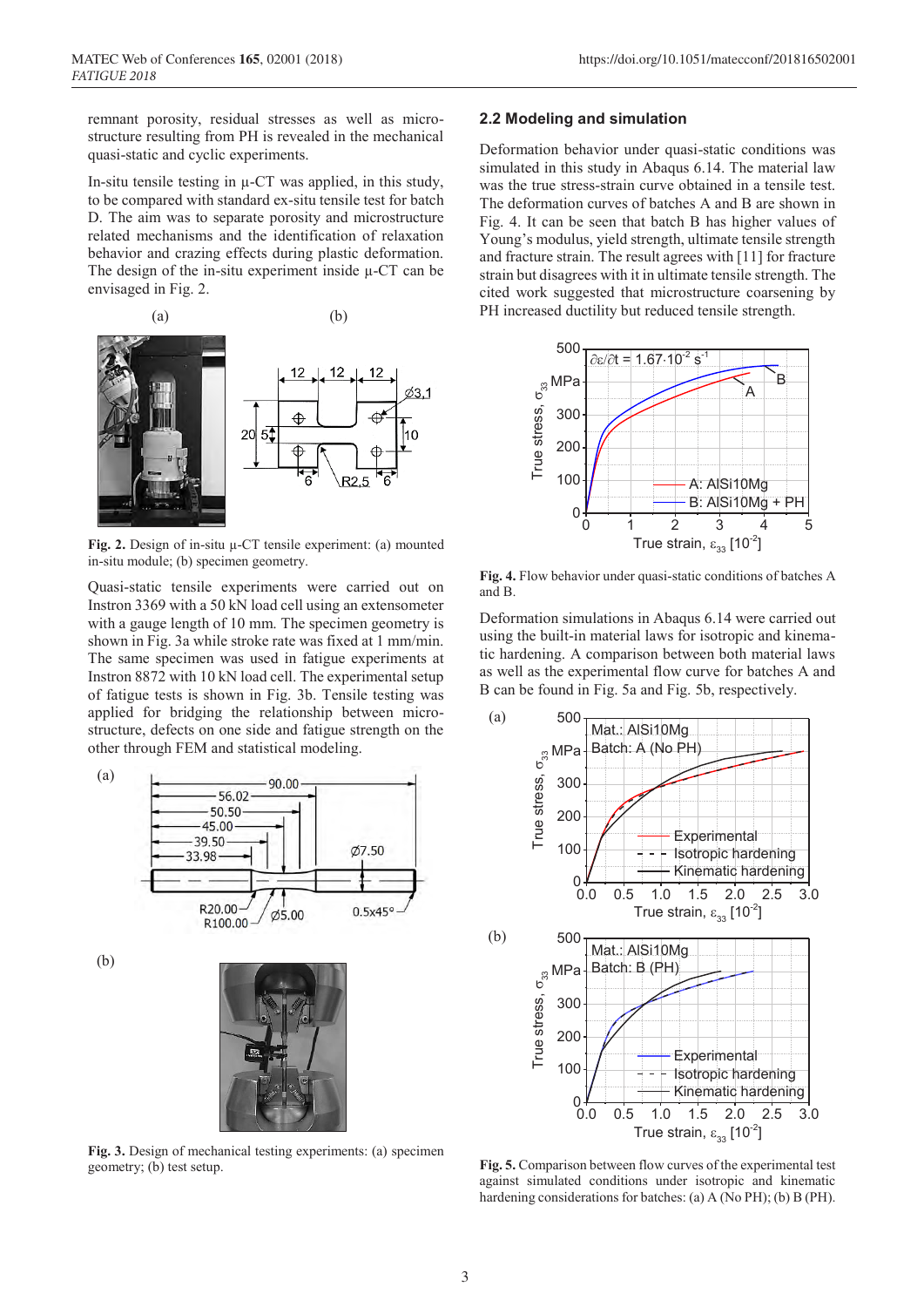The simulation was set to terminate when the crosssectional stress of 400 MPa is developed. The agreement between the experimental flow curves and the isotropic hardening law is good while the discrepancy between both and the kinematic hardening law is clear. Kinematic hardening represents the evolution of peaks of hysteresis under cyclic loading capturing the Bauschinger effect. The finding yields kinematic hardening more representative when modeling fatigue strength of dispersionstrengthened Al alloys. The conclusion found agreement in [15].

## **3 Results and discussion**

#### **3.1 Mechanical properties**

Siddique et al. reported tensile flow curve of PH AlSi12, here batch D, as seen in Fig. 6 [11]. A comparison between this ex-situ flow behavior against in-situ  $\mu$ -CT test can be seen in the same figure. During the in-situ test, intermediate µ-CT scans are performed at steps 1-4. Each scan takes ~40 min at which the indicated force is kept acting on the specimen by the controller. The creeping effect on the stress-strain relation is clear in the figure. The result suggests that cold straining can enhance ductility of the microstructure at the expense of maximum strength. A by-product is to study relaxations under constant static loading as well as deformation of pores and crazing effects.



**Fig. 6.** Comparison between flow curves of the standard ex-situ tensile test and the in-situ µ-CT tensile test.

In comparison to quasi-static tensile test shown in Fig. 4, the comparison between cyclic properties in a continuous load increase test (LIT) is presented in Fig. 7. The principle of this test is explained in detail in [14]. Regarding ultimate tensile strength, batch B was stronger by  $\sim$ 4.65% in addition to better elasticity modulus. The difference was more pronounced in the cyclic properties since fracture stress was ~37.5% higher in favor of batch B. This promotes the assumption that micro- and macrostructure of this batch under PH was significantly tolerant to cyclic damage. Towards  $\sim$ 110 MPa, the damage accumulation profile was similar. Afterward, the damage profile of batch A stabilizes on a horizontal plateau until fracture at ~160 MPa. Otherwise, batch B adopts constant

slope of plastic damage until  $~170$  MPa at which specimen stiffens until fracture.



**Fig. 7.** Plastic strain amplitude reaction in a load increase test for batches: (a) A (No PH); (b) B (PH).

The results of the LIT indicated the response of the plastic damage could vary as a function of the instantaneous stress amplitude. To separate and confirm the mechanism, constant amplitude testing was applied for batches A and B at the critical stress ranges identified in Fig. 7. As shown in Fig. 8a that under 120 MPa specimen stiffens dynamically in the first  $\sim$ 500 cycles of the test until a stable stiffness is reached which persists until the end of the test. The footprint of this response is evident in Fig. 7. At 140 MPa, which is close to the fracture stress in Fig.7, the specimen softens from the beginning onwards until fracture.



**Fig. 8.** Evolution of dynamic stiffness under constant amplitude cyclic loading for batches: (a) A (No PH); (b) B (PH).

In Fig. 8b, the profile at 120 MPa indicates sharp hardening and increase of dynamic stiffness from the beginning, until 104 cycles. Afterward, cycles of softening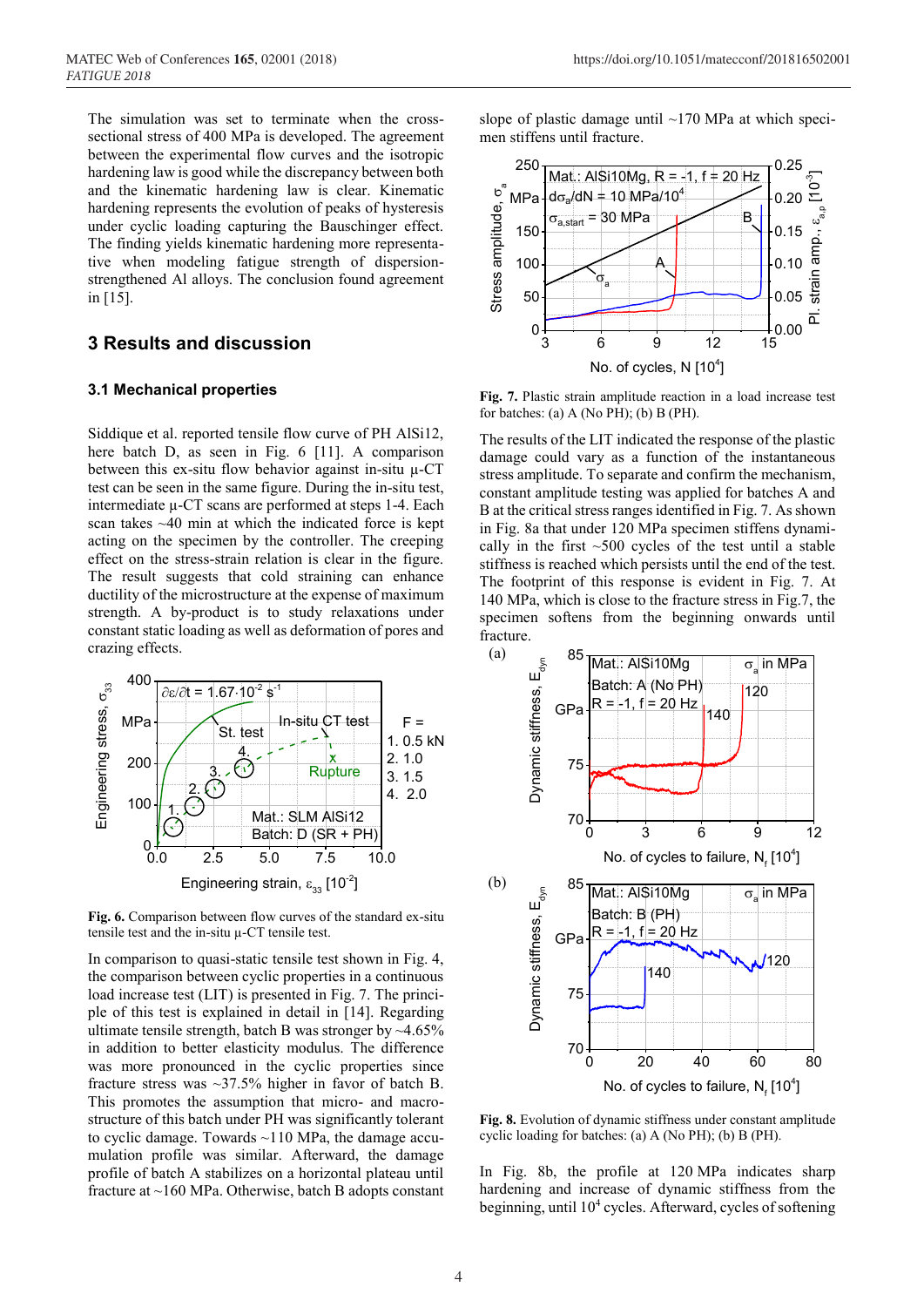and abrupt hardening develops with overall softening of the specimen. The observation gives evidence about the dynamic healing of the microstructure which resists cyclic damage. The phenomenon is rather attributed to multiscale cyclic damage features with evidence in the microstructure to be found in a later study. At 140 MPa, the stiffness has a stable horizon since its near to the transition point in Fig. 7.

Ultrasonic fatigue tests at 20 kHz (10 kHz effective frequency due to pulse-pause-ratio) were held to identify the effect of PH on fatigue strength beyond  $10<sup>6</sup>$  cycles. The testing methodology was explained in detail in [13]. In Fig. 9, the corresponding S-N curves for batches C and D are reported. Two main observations can be envisaged here. First is that fatigue strength of batch D being  $\sim$ 33% higher and its standard deviation is less in comparison to batch C. The second is consistent with LCF results reported in [11], but the first is not. The observation indicates alteration of damage mechanisms from LCF to VHCF with possibilities to tailor properties specifically for a given fatigue regime. The same analysis is planned for batches A and B.



**Fig. 9.** Very-high-cycle fatigue strength of batches: (a) C (SR + No PH); (b)  $D (SR + PH)$ .

#### **3.2 Model-based correlation**

After simulating stress evolution using the kinematic hardening law as shown in Fig. 5, based on µ-CT scans of Fig. 1, FEM results were post-processed in nCode fatigue lifetime calculation software. Element-wise cycles to failure were calculated based on fatigue cut-off criterion. The results were exported to OriginLab data analysis software to plot the Weibull distribution of lifetimes of individual elements. At two stress levels of 140 and 120 MPa, the lifetime distribution for batch A can be seen in Fig. 10. It can be seen from Fig.10a to Fig. 10b that the whole plot is shifting to the right as lifetime increases against lower stress amplitudes. The wide distribution of lifetimes from  $10^2$  to  $10^{12}$  cycles is related to local stress state at the element.



**Fig. 10.** Plot-based Weibull model of fatigue strength of batch A (No PH) at two stress amplitudes (MPa): (a) 140; (b) 120.

As shown in Fig. 10 for batch A and Fig. 11 for batch B, the intersection between Weibull percentiles and the reference line is the mean lifetime of the batch. A onesided confidence interval of 90% is selected as the lower bound fatigue lifetime criterion. The rule means that the lower bound fatigue lifetime lies at 10% in Fig. 10 and 11. The upper bound is identified by the first point after the reference line where the slope of Weibull percentiles first becomes infinity. In this manner, fatigue strength characterization is held by identification of a population mean as well as lower and upper bounds as a safe-economic design interval. The approach follows the same concept presented in [14]. The latter was based on Monte-Carlo simulation and the load increase test with extensive computational effort. The approach presented in this work utilizes a flow curve from a tensile test for simulation of kinematic hardening behavior and hysteresis evolution in Abaqus. Post-processing of the element-wise stresses in nCode is followed by plot-based Weibull modeling.

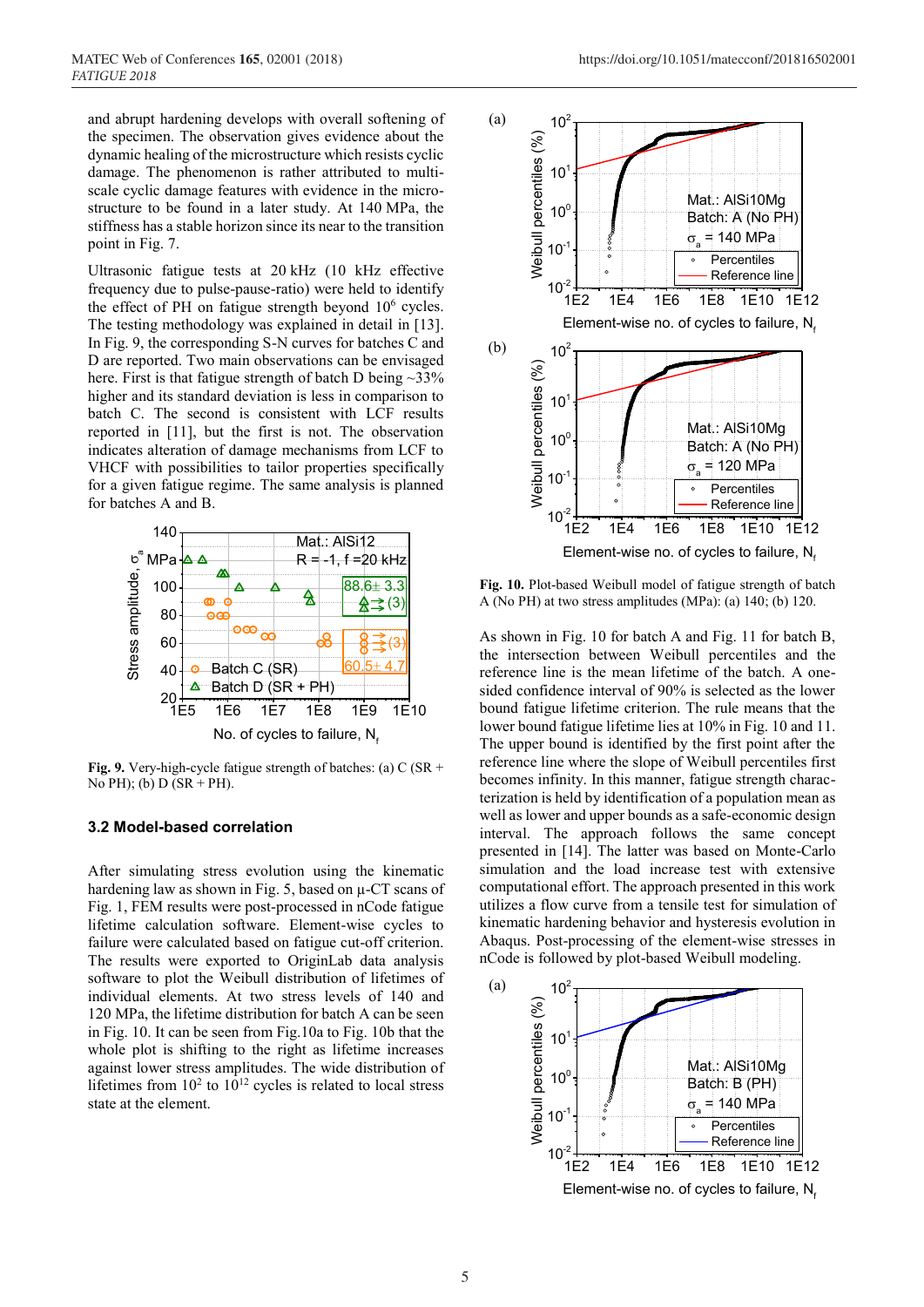

**Fig. 11.** Plot-based Weibull model of fatigue strength of batch B (PH) at two stress amplitudes (MPa): (a) 140; (b) 120.

A comparison between experimental and calculated fatigue lifetime is shown in Fig. 12 for batches A and B. In both batches, the simulation agrees well with experimental data from two perspectives. The first is that mean solid line passes near the mean value of the three validation experiments for each batch and each stress level. The second one is that experimental points are confined to the upper and lower bounds even at experimental points of extreme values. VHCF validation of the predicted lifetimes is planned in later studies. The speed of this procedure is seen as relevant in additive manufacturing since process flexibility allows for tailoring of properties with a wide variety. High-throughput characterization is thus necessary. Selection of proper process parameters to achieve a certain combination of properties with reliability is possible.



**Fig. 12.** Comparison between experimental and predicted fatigue strength of batches: (a) A (No PH); B (PH).

## **4 Conclusions and outlook**

The current study aimed at investigating efficient testing strategies to qualify additively manufactured aluminum alloys. Two aluminum alloys, AlSi10Mg and AlSi12, were investigated with platform heating as the main factor. The latter factor is identified in the previous literature as a control parameter to reduce remnant porosity and coarsen microstructure [10,11]. In this study, it was found consistent that platform heating improved ductility, but tensile strength was not reduced in AlSi10Mg alloy. Consequently, LCF strength of platform heated specimens was better with superiority margin increasing as stress amplitude is reduced. Although the observation contradicts with reported data on the issue, that may be attributed to a change in scanning strategy. This offers an opportunity for a future investigation regarding residual stresses and microstructure control.

In AlSi12 alloy, platform heating improved VHCF strength significantly as determined by ultrasonic fatigue tests. The conclusion needs to be confirmed for AlSi10Mg and other additively manufactured alloys. In-situ tensile testing inside µ-CT presented the phenomenon of stress relaxation under constant static load. The phenomenon highlights cyclic creeping that might occur at stress ratios higher than zero. This open question also offers an opportunity for simulation of the effect and probing appropriate material laws to describe it.

The continuous load increase test was used in a previous study to perform an FE simulation of fatigue damage [14]. Based on a demanding computation algorithm of Monte-Carlo simulation, fatigue lifetimes were calculated. In this study, the load increase test was used to relate degradation in material's stiffness under constant amplitude to the wide-range fatigue stresses by monitoring plastic strain damage. Development of dynamic stiffness under constant amplitude was consistent with the plastic damage response in a load increase test. It was observed that the stiffness increased asymptotically towards fracture which can be used as failure criterion in a proper fatigue damage modeling scheme.

Built-in kinematic and isotropic hardening material laws of Abaqus were applied to capture cyclic hysteresis evolution and quasi-static deformation, respectively. According to findings of [15] that identified hardening behavior of dispersion-strengthened Al alloys as kinematic, the resulting flow curve was used to calculate fatigue lifetimes. The latter was computationally efficient as well as reasonably accurate. The result offered designers three levels of design safety by identification of mean population, lower and upper bounds of fatigue lifetime.

The plot-based Weibull model presented here used the probability distribution of element-wise stresses as failure criterion of a macroscale specimen. The finding represents a plasticity-based Weibull model as more accurate and practical in comparison to the approach based on fracture mechanics which was presented in [12]. The VHCF failure mechanism which is agreed to be a